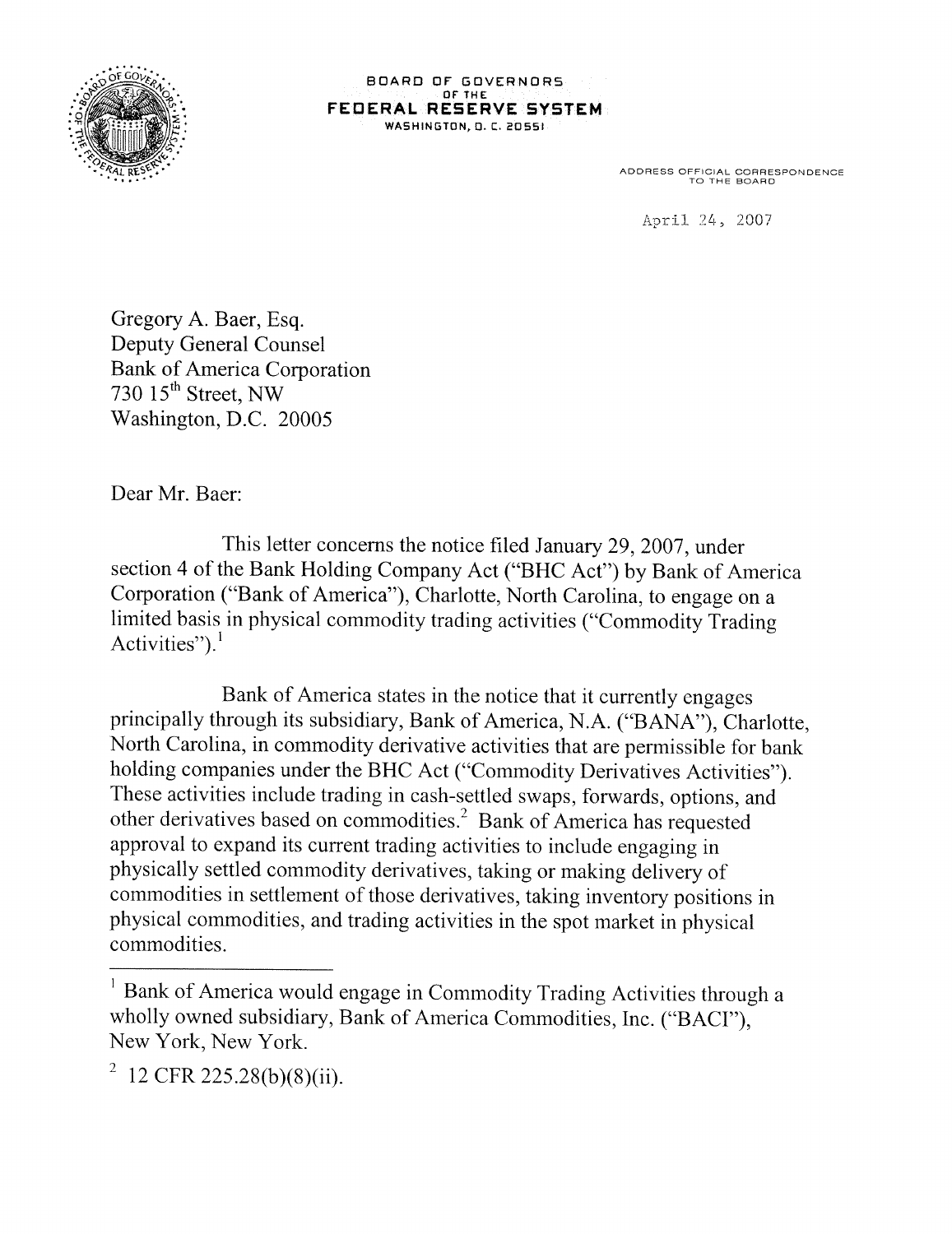The Board has previously determined that taking and making delivery of a physical commodity complements the financial activity of engaging regularly as principal in Commodity Derivatives Activities based on that commodity pursuant to Regulation *Y.3* The Board has delegated to the Director of the Division of Banking Supervision and Regulation, with the concurrence of the General Counsel, the authority to approve requests by financial holding companies to engage in Commodity Trading Activities as an activity that is complementary to Commodity Derivatives Activities, if the proposal meets the conditions imposed by the Board when approving previous requests to engage in Commodity Trading Activities and does not raise significant legal, policy, or supervisory issues.

In evaluating the risks posed by the proposal, the Director and the General Counsel have considered that Bank of America already incurs the price risk of commodities through its Commodity Derivatives Activities. Permitting Bank of America to engage in the limited amount and types of physical commodity trading activities described above, within the limits described in the appendix to this letter, would not appear to increase significantly its potential exposure to commodity price risk. To minimize potential increased risks associated with the Commodity Trading Activities (including, but not limited to, storage, transportation, legal, and environmental risks), Bank of America has committed to the Board that it will not (1) own, operate, or invest in facilities for the extraction, transportation, storage, or distribution of commodities; or (ii) process, refine, store, or otherwise alter a physical commodity itself. Bank of America has further committed to the Board that it will limit the aggregate market value of physical commodities that it and any of its subsidiaries hold at any one time to *5* percent of Bank of America's tier 1 capital. Bank of America also has established and maintained policies and systems for monitoring and controlling the risks associated with the Commodity Trading Activities. Going

See 12 CFR 225.28(b)(8)(ii); Board letters dated March 27, 2007, regarding Credit Suisse Group, September 29, 2006, regarding Fortis S.A./N.V., and April 13, 2006, regarding Wachovia Corporation; Société Générale, 92 Federal Reserve Bulletin Cl 13 (2006); Deutsche Bank AG, 92 Federal Reserve Bulletin C54 (2006); JPMorgan Chase & Co., 92 Federal Reserve Bulletin *C57* (2006); Barclays Bank PLC, 90 Federal Reserve Bulletin 511(2004); LIBS AG, 90 Federal Reserve Bulletin 215 (2004); and Citigroup Inc., 89 Federal Reserve Bulletin 508 (2003).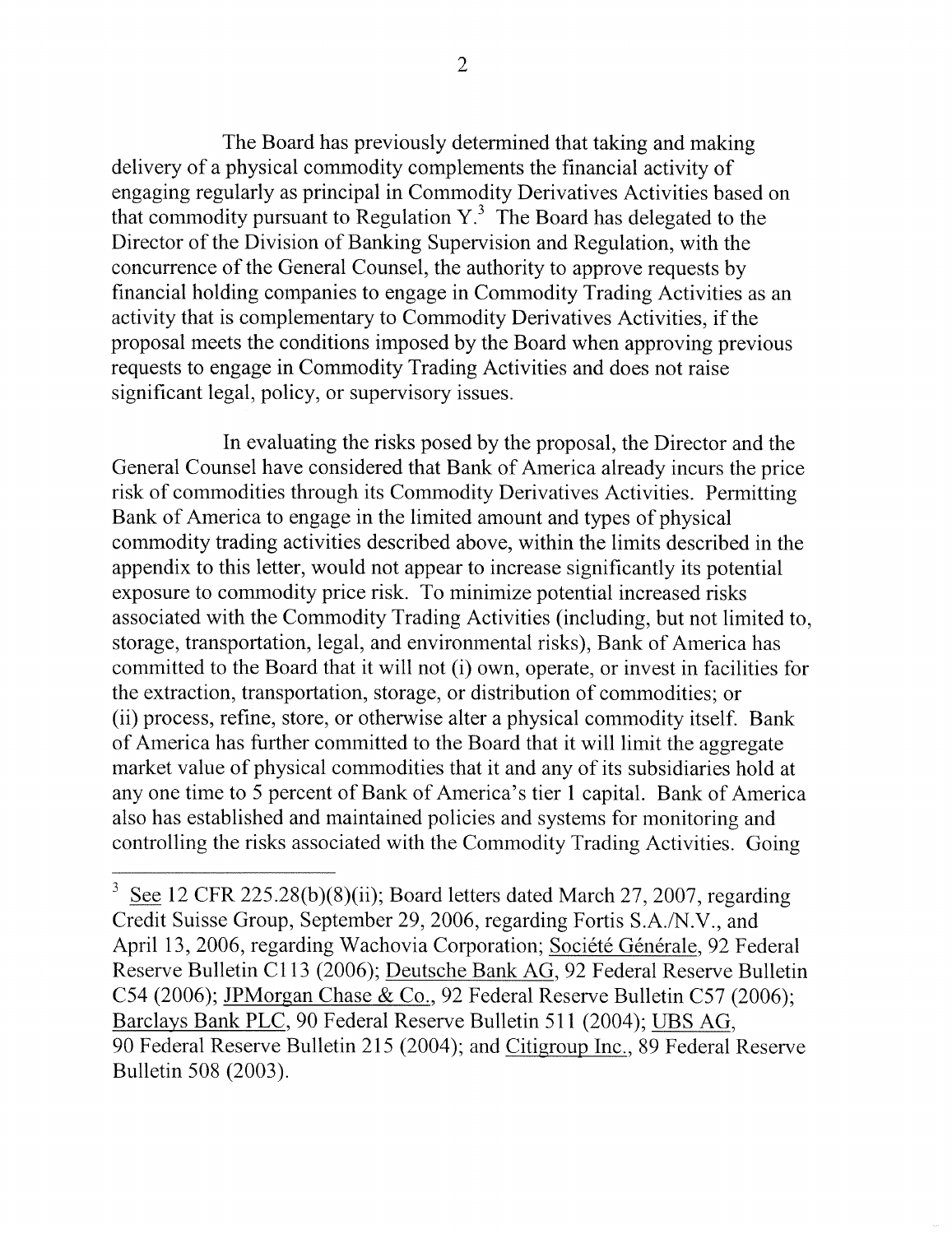forward, Bank of America is expected to continue to maintain effective risk-management policies and systems pertaining to its Commodity Trading Activities. Approval of the proposal would likely benefit Bank of America's customers by enhancing its ability to provide efficiently a full range of commodity-related services and improving its understanding of the commodity markets.

Based on the record, including all the commitments made to the Board in connection with the notice and the conditions imposed by the Board in previous cases, the Director, with the concurrence of the General Counsel, has determined that the proposed Commodity Trading Activities are complementary to the Commodities Derivatives Activities conducted by Bank of America; that the proposal would not appear to pose a substantial risk to Bank of America, depository institutions operated by Bank of America, or the financial system generally; and that the proposal can reasonably be expected to produce benefits to the public that outweigh any potential adverse effects.

In making these determinations, the Director and the General Counsel relied on all the information, representations, and commitments provided by Bank of America to the Board in connection with the notice and, in particular, the commitments set forth in the appendix to this letter and those conditions contained in the Board's previous decisions noted above regarding these activities. These commitments and conditions are critical to the determination that the Commodity Trading Activities would not pose a substantial risk to the safety and soundness of Bank of America, other financial institutions, or the financial system generally. These commitments and conditions are deemed to be conditions imposed in writing by the Board in connection with the notice and this approval and, as such, may be enforced in proceedings under applicable law.

This approval is specifically conditioned on Bank of America's compliance with all the commitments made to the Board in connection with the proposal, including those set forth in the appendix. This determination is also subject to all the conditions set forth in Regulation Y, including those in section 225.7, $4$  to the conditions contained in the Board's previous decisions noted above regarding these activities, and to the Board's authority to require

<sup>12</sup> CFR 225.7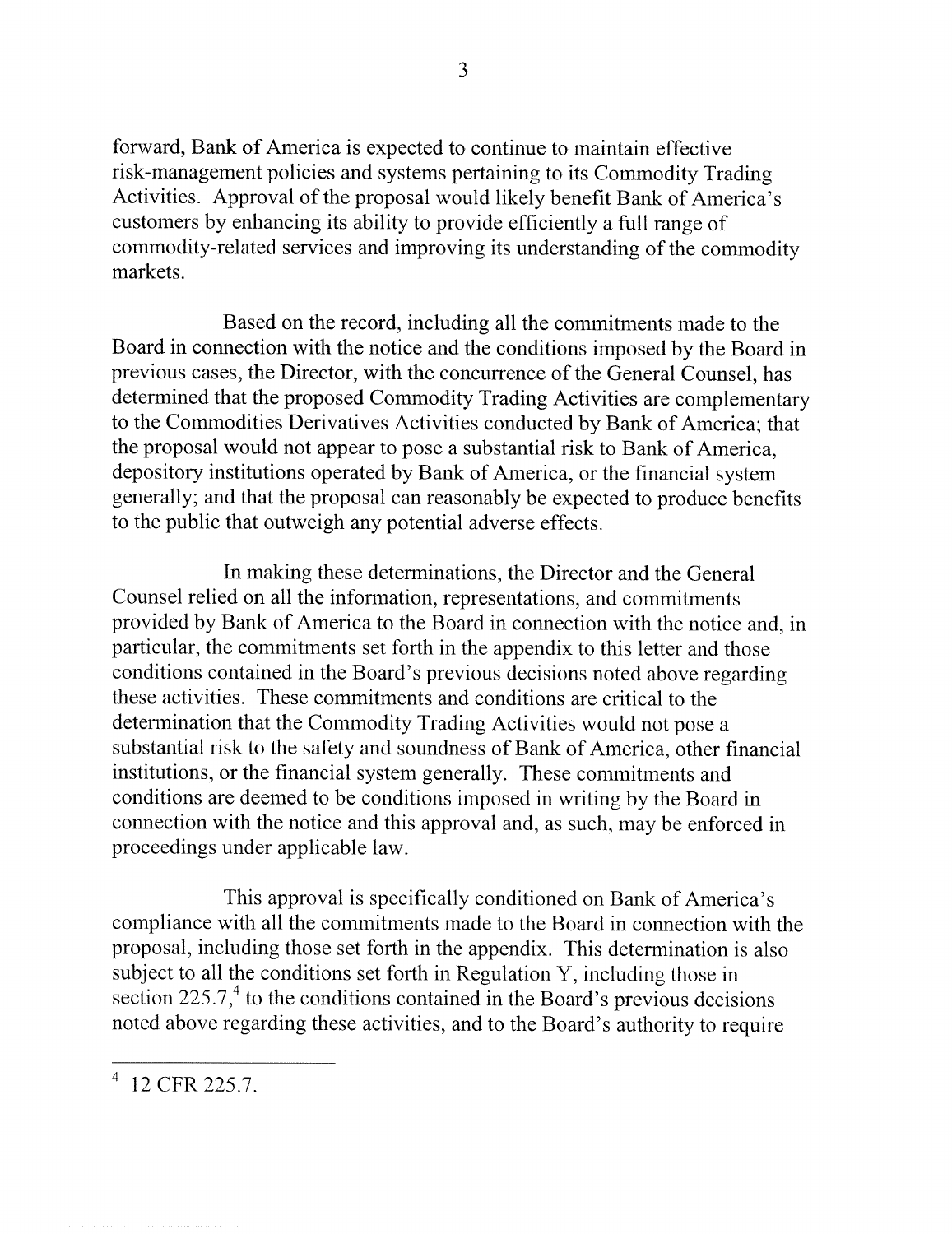modification or termination of the activities of a bank holding company or any of its subsidiaries as the Board finds necessary to ensure compliance with, or to prevent evasion of, the provisions and purposes of the BHC Act and the Board's regulations and orders issued thereunder.

Sincerely yours,

Alet del. Fuer

Robert deV. Frierson Deputy Secretary of the Board

Appendix

cc: Federal Reserve Bank of Richmond